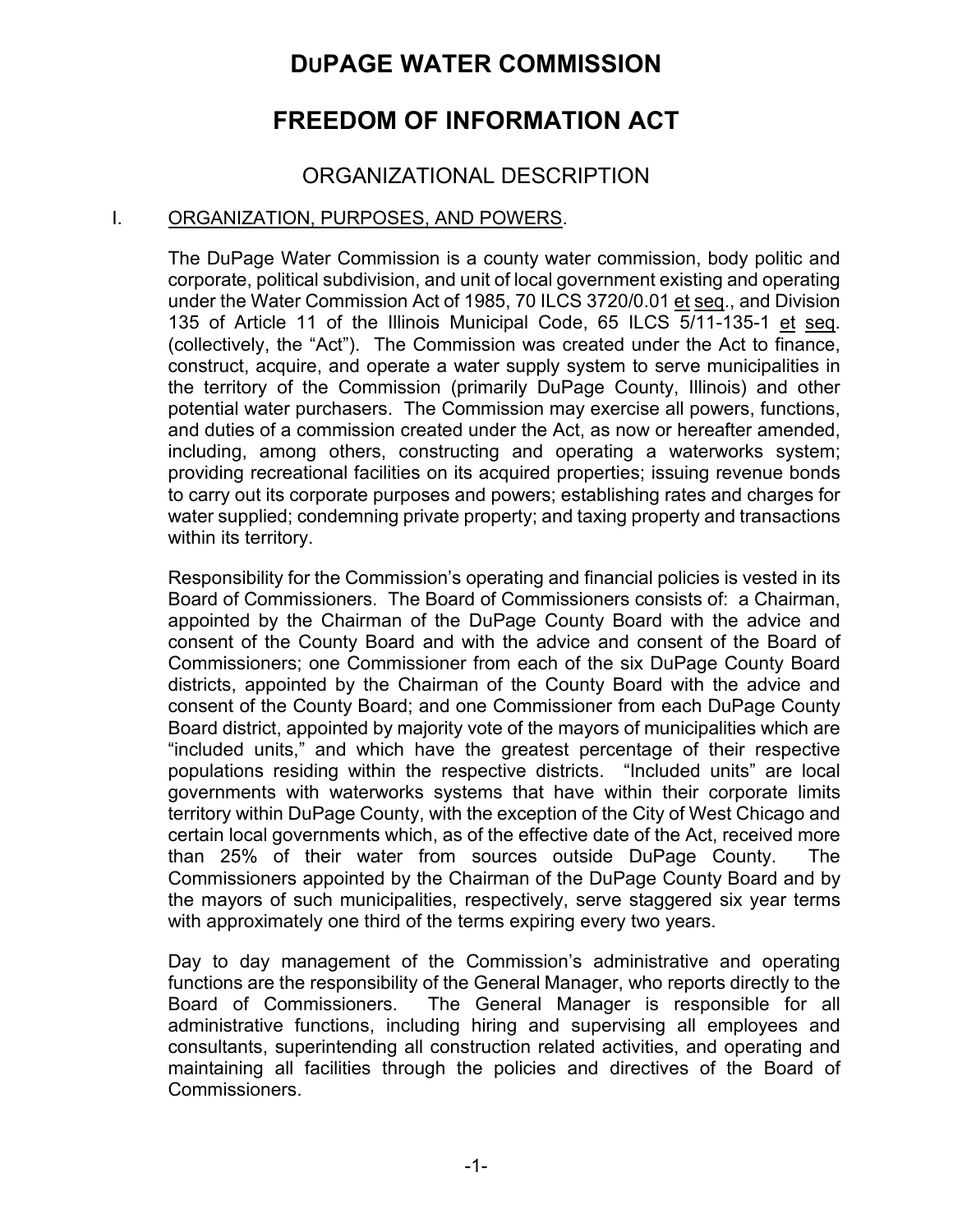#### II. CONTROLLING BOARD.

The Board of Commissioners:

James F. Zay Jr., Chairman

### **DISTRICT 1**

Jeffrey J. Pruyn, Municipal David Novotny, County **DISTRICT 2** Joseph J. Broda, Municipal Diane Bouckaert, County **DISTRICT 3** Joseph Fennell, Municipal Kathleen Rush, County

### **DISTRICT 4**

Philip J. Suess, Municipal Robert Gans, County **DISTRICT 5** Patricia Gustin, Municipal James Healy, County **DISTRICT 6** Frank Saverino Sr., Municipal David Russo, County

## III. COMMITTEES AND OTHER ADVISORY BODIES.

|                                                   | Administration Committee: James Healy, Chair; Joseph J. Broda, Patricia<br>Gustin, Kathleen Rush and James F. Zay, Jr. |
|---------------------------------------------------|------------------------------------------------------------------------------------------------------------------------|
| Engineering and<br><b>Construction Committee:</b> | Joseph Fennell, Chair; Diane Bouckaert, David<br>Novotny, Frank Saverino, Sr. and James F. Zay, Jr.                    |
| <b>Finance Committee:</b>                         | Philip J. Suess, Chair; Robert Gans, Jeffrey J. Pruyn,<br>David Russo and James F. Zay, Jr.                            |

#### IV. FUNCTIONAL SUBDIVISIONS.

The block diagram attached hereto depicts the functional subdivisions of the Commission.

#### V. COMMISSION EMPLOYEES.

The Commission employs approximately 33 full-time employees.

#### VI. OPERATING BUDGET.

The total amount of the Commission's operating budget, including budgeted capital expenditures, for Fiscal Year 2020-2021 is \$133,956,464.29.

#### VII. COMMISSION OFFICES.

The Commission maintains offices at the following location:

DuPage Pumping Station 600 East Butterfield Road Elmhurst, Illinois 60126-4642

The foregoing information is provided pursuant to Section 4(a) of the Illinois Freedom of Information Act, 5 ILCS 140/4(a).